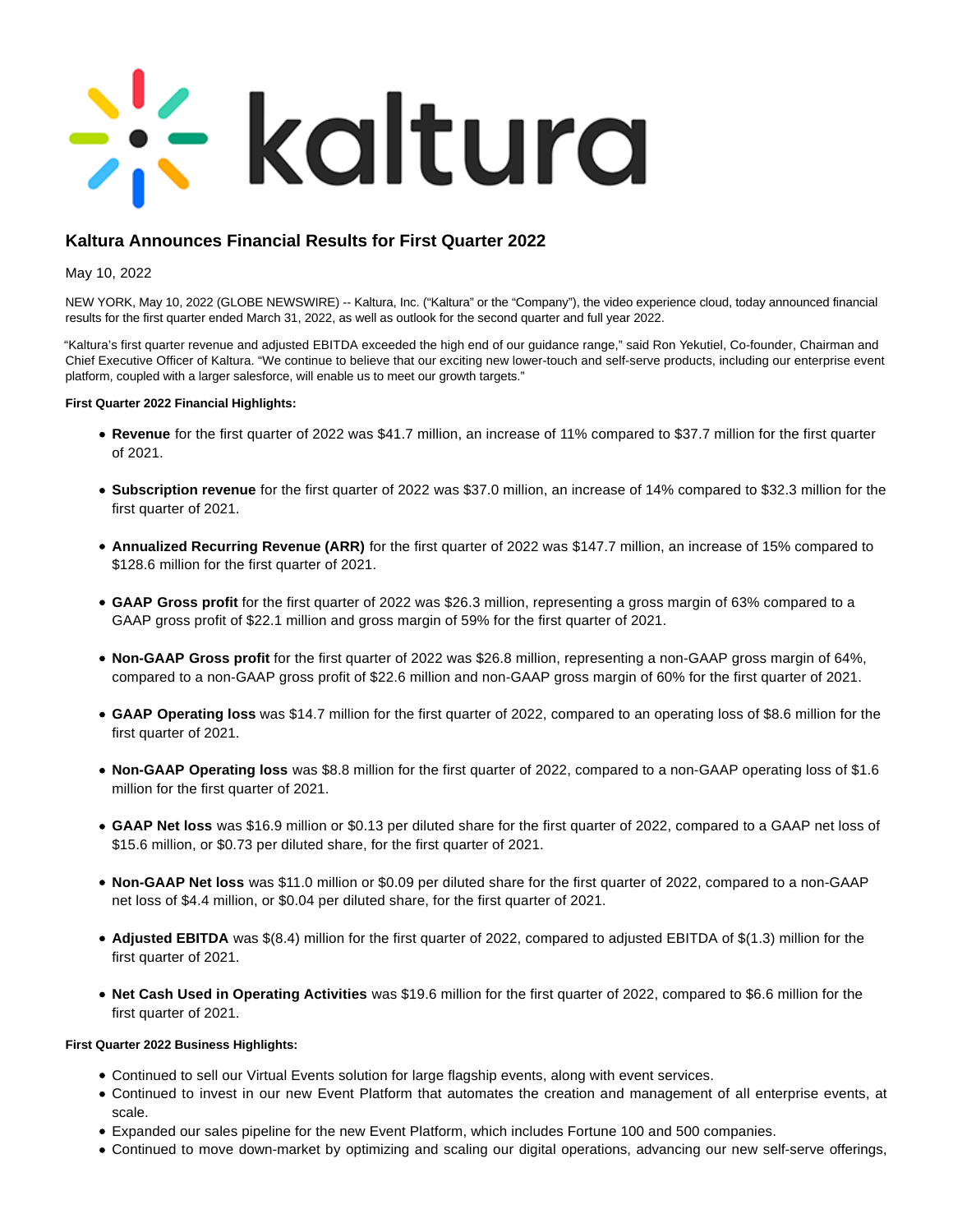as well as ramping up our inside sales team to cater to transactional sales.

Continued expanding our product offering down-market, from catering to large telcos to also powering mid-sized media companies, by providing them an easy-to-deploy end-to-end streaming platform that also includes front-end user experience and monetization tools.

#### **Financial Outlook:**

For the second quarter of 2022, Kaltura currently expects:

- **Subscription Revenue** to grow by 1%-3% year-over-year to between \$36.8 million and \$37.6 million.
- **Total Revenue** to grow by 0%-2% year-over-year to between \$41,6 million and \$42.4 million.
- Adjusted EBITDA to be negative in the range of \$8.5 million to \$11.5 million.

For the full year ending December 31, 2022, Kaltura currently expects:

- **Subscription Revenue** to grow by 10%-13% year-over-year to between \$159.5 million and \$163.8 million.
- **Total Revenue** to grow by 5%-8% year-over-year to between \$173.3 million and \$178.2 million.
- **Adjusted EBITDA** to be negative in the range of \$27.0 million to \$32.0 million.

The guidance provided above contains forward-looking statements and actual results may differ materially. Refer to "Forward-Looking Statements" below for information on the factors that could cause our actual results to differ materially from these forward-looking statements. Kaltura has not provided a quantitative reconciliation of forecasted Adjusted EBITDA to forecasted GAAP net loss within this press release because the Company is unable, without making unreasonable efforts, to calculate certain reconciling items with confidence. The reconciliation for Adjusted EBITDA includes but is not limited to the following items: stock-based compensation expenses, depreciation, amortization, financial expenses (income), net, provision for income tax, and other non-recurring operating expenses. These items, which could materially affect the computation of forward-looking GAAP net loss, are inherently uncertain and depend on various factors, some of which are outside of the Company's control.

Additional information on Kaltura's reported results, including a reconciliation of the non-GAAP financial measures to their most comparable GAAP measures, is included in the financial tables below.

#### **Conference Call**

Kaltura will host a conference call today on May 10, 2022 to review its first quarter 2022 financial results and to discuss its financial outlook.

| Time:                           | 8.00 a.m. E T   |
|---------------------------------|-----------------|
| United States/Canada Toll Free: | 877-407-0789    |
| International Toll:             | +1-201-689-8562 |
| Conference ID:                  | 13728591        |

A live webcast will also be available in the Investor Relations section of Kaltura's website at:<https://investors.kaltura.com/news-and-events/events>

A replay of the webcast will be available in the Investor Relations section of the company's web site approximately two hours after the conclusion of the call and remain available for approximately 30 calendar days.

#### **About Kaltura**

Kaltura's mission is to power any video experience for any organization. Our Video Experience Cloud offers live, real-time, and on-demand video products for enterprises of all industries, as well as specialized industry solutions, currently for educational institutions and for media and telecom companies. Underlying our products and solutions is a broad set of Media Services that are also used by other cloud platforms and companies to power video experiences and workflows for their own products. Kaltura's Video Experience Cloud is used by leading brands reaching millions of users, at home, at school and at work, for communication, collaboration, training, marketing, sales, customer care, teaching, learning, virtual events, and entertainment experiences.

#### **Investor Contacts:**

Kaltura Yaron Garmazi Chief Financial Officer [IR@Kaltura.com](mailto:IR@Kaltura.com)

Sapphire Investor Relations Erica Mannion and Michael Funari +1 617 542 6180 [IR@Kaltura.com](mailto:IR@Kaltura.com)

**Media Contacts:** Kaltura Lisa Bennett [pr.team@kaltura.com](mailto:pr.team@kaltura.com)

Headline Media Raanan Loew [raanan@headline.media](mailto:raanan@headline.media) +1 347 897 9276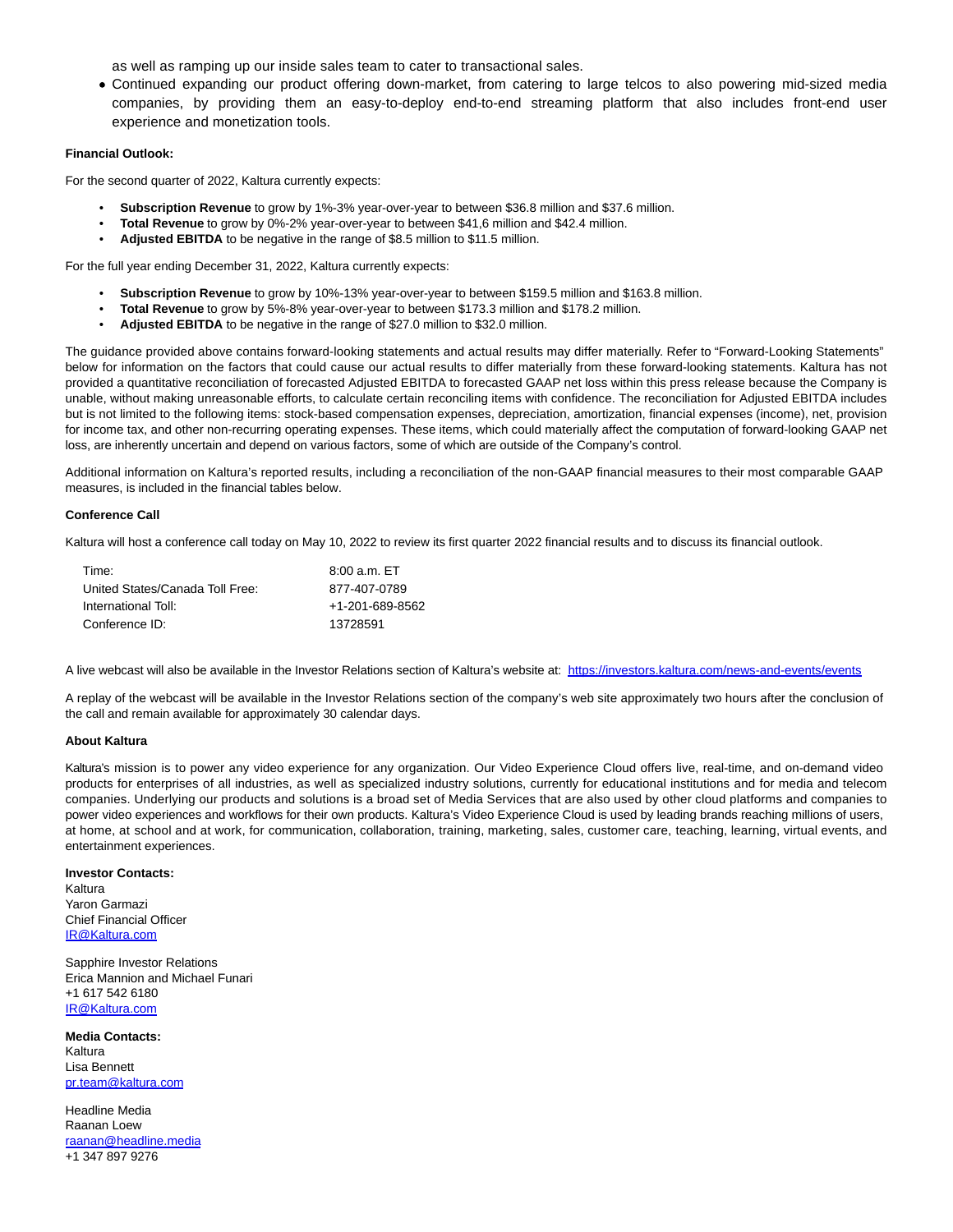#### **Forward-Looking Statements**

This press release contains forward-looking statements within the meaning of Section 27A of the Securities Act of 1933, as amended, and Section 21E of the Securities Exchange Act of 1934, as amended. All statements contained in this press release that do not relate to matters of historical fact should be considered forward-looking statements, including but not limited to, statements regarding our future financial and operating performance, including our guidance; our business strategy, plans and objectives for future operations; the expected effect of new releases on our business and financial performance; and general business conditions, including as a result of the pandemic related to COVID-19 and its variants.

In some cases, you can identify forward-looking statements by terminology such as "aim," "anticipate," "assume," "believe," "contemplate," "continue," "could," "due," "estimate," "expect," "goal," "intend," "may," "objective," "plan," "predict," "potential," "positioned," "seek," "should," "target," "will," "would" and other similar expressions that are predictions of or indicate future events and future trends, or the negative of these terms or other comparable terminology, although not all forward-looking statements contain these words. Any forward-looking statements contained herein are based on our historical performance and our current plans, estimates and expectations and are not a representation that such plans, estimates, or expectations will be achieved. These forward-looking statements represent our expectations as of the date of this press release. Subsequent events may cause these expectations to change, and we disclaim any obligation to update the forward-looking statements in the future, except as required by law. These forward-looking statements are subject to known and unknown risks and uncertainties that may cause actual results to differ materially from our current expectations. Important factors that could cause actual results to differ materially from those anticipated in our forward-looking statements include, but are not limited to, our ability to manage and sustain our rapid growth; our ability to achieve and maintain profitability; the evolution of the markets for our offerings; the quarterly fluctuation in our results of operations; our ability to retain our customers; our ability to keep pace with technological and competitive developments; our ability to maintain the interoperability of our offerings across devices, operating systems and third-party applications; our reliance on third parties; our ability to retain our key personnel; risks related to our international operations; and the other risks under the caption "Risk Factors" in our Annual Report on Form 10-K for the fiscal year ended December 31, 2021, filed with the Securities and Exchange Commission ("SEC"), as such factors may be updated from time to time in our other filings with the SEC, which are accessible on the SEC's website at [www.sec.gov a](http://www.sec.gov/)nd the Investor Relations page of our website at investors.kaltura.com.

#### **Non-GAAP Financial Measures**

Kaltura has provided in this press release and the accompanying tables measures of financial information that have not been prepared in accordance with generally accepted accounting principles in the U.S. ("GAAP"), including non-GAAP gross profit, non-GAAP gross margin (calculated as a percentage of revenue), non-GAAP research and development expenses, non-GAAP sales and marketing expenses, non-GAAP general and administrative expenses, non-GAAP operating loss, non-GAAP operating margin (calculated as a percentage of revenue), non-GAAP net loss, non-GAAP net loss per share and Adjusted EBITDA. Kaltura defines these non-GAAP financial measures as the respective corresponding GAAP measure, adjusted for, as applicable: (1) preferred stock accretion and cumulative undeclared dividends; (2) stock-based compensation; (3) the amortization of acquired intangibles; (4) other non-recurring operating expenses; and (5) remeasurement of warrants to fair value. Kaltura defines EBITDA as net profit (loss) before financial expenses, net, provision for income taxes, and depreciation and amortization expenses. Adjusted EBITDA is defined as EBITDA (as defined above), adjusted for the impact of certain non-cash and other non-recurring items that we believe are not indicative of our core operating performance, such as non-cash stock-based compensation expenses and other non-recurring operating expenses. We believe these non-GAAP financial measures provide useful information to management and investors regarding certain financial and business trends relating to Kaltura's financial condition and results of operations. These non-GAAP metrics are a supplemental measure of our performance, are not defined by or presented in accordance with GAAP, and should not be considered in isolation or as an alternative to net profit (loss) or any other performance measure prepared in accordance with GAAP. Non-GAAP financial measures are presented because we believe that they provide useful supplemental information to investors and analysts regarding our operating performance and are frequently used by these parties in evaluating companies in our industry. By presenting these non-GAAP financial measures, we provide a basis for comparison of our business operations between periods by excluding items that we do not believe are indicative of our core operating performance. We believe that investors' understanding of our performance is enhanced by including these non-GAAP financial measures as a reasonable basis for comparing our ongoing results of operations. Additionally, our management uses these non-GAAP financial measures as supplemental measures of our performance because they assist us in comparing the operating performance of our business on a consistent basis between periods, as described above. Although we use the non-GAAP financial measures described above, such measures have significant limitations as analytical tools and only supplement but do not replace, our financial statements in accordance with GAAP. See the tables below regarding reconciliations of these non-GAAP financial measures to the most directly comparable GAAP measures.

#### **Key Financial and Operating Metrics**

Annualized Recurring Revenue. We use Annualized Recurring Revenue ("ARR") as a measure of our revenue trend and an indicator of our future revenue opportunity from existing recurring customer contracts. We calculate ARR by annualizing our recurring revenue for the most recently completed fiscal quarter. Recurring revenues are generated from SaaS and PaaS subscriptions, as well as term licenses for software installed on the customer's premises ("On-Prem"). For the SaaS and PaaS components, we calculate ARR by annualizing the actual recurring revenue recognized for the latest fiscal quarter. For the On-Prem component for which revenue recognition is not ratable across the license term, we calculate ARR for each contract by dividing the total contract value (excluding professional services) as of the last day of the specified period by the number of days in the contract term and then multiplying by 365. Recurring revenue excludes revenue from one-time professional services and setup fees. ARR is not adjusted for the impact of any known or projected future customer cancellations, upgrades or downgrades or price increases or decreases. The amount of actual revenue that we recognize over any 12-month period is likely to differ from ARR at the beginning of that period, sometimes significantly. This may occur due to new bookings, cancellations, upgrades or downgrades, pending renewals, foreign exchange rate fluctuations, professional services revenue and acquisitions or divestitures. ARR should be viewed independently of revenue as it is an operating metric and is not intended to be a replacement or forecast of revenue. Our calculation of ARR may differ from similarly titled metrics presented by other companies.

Net Dollar Retention Rate. Our Net Dollar Retention Rate, which we use to measure our success in retaining and growing recurring revenue from our existing customers, compares our recognized recurring revenue from a set of customers across comparable periods. We calculate our Net Dollar Retention Rate for a given period as the recognized recurring revenue from the latest reported fiscal quarter from the set of customers whose revenue existed in the reported fiscal quarter from the prior year (the numerator), divided by recognized recurring revenue from such customers for the same fiscal quarter in the prior year (denominator). For annual periods, we report Net Dollar Retention Rate as the arithmetic average of the Net Dollar Retention Rate for all fiscal quarters included in the period. We consider subdivisions of the same legal entity (for example, divisions of a parent company or separate campuses that are part of the same state university system) to be a single customer for purposes of calculating our Net Dollar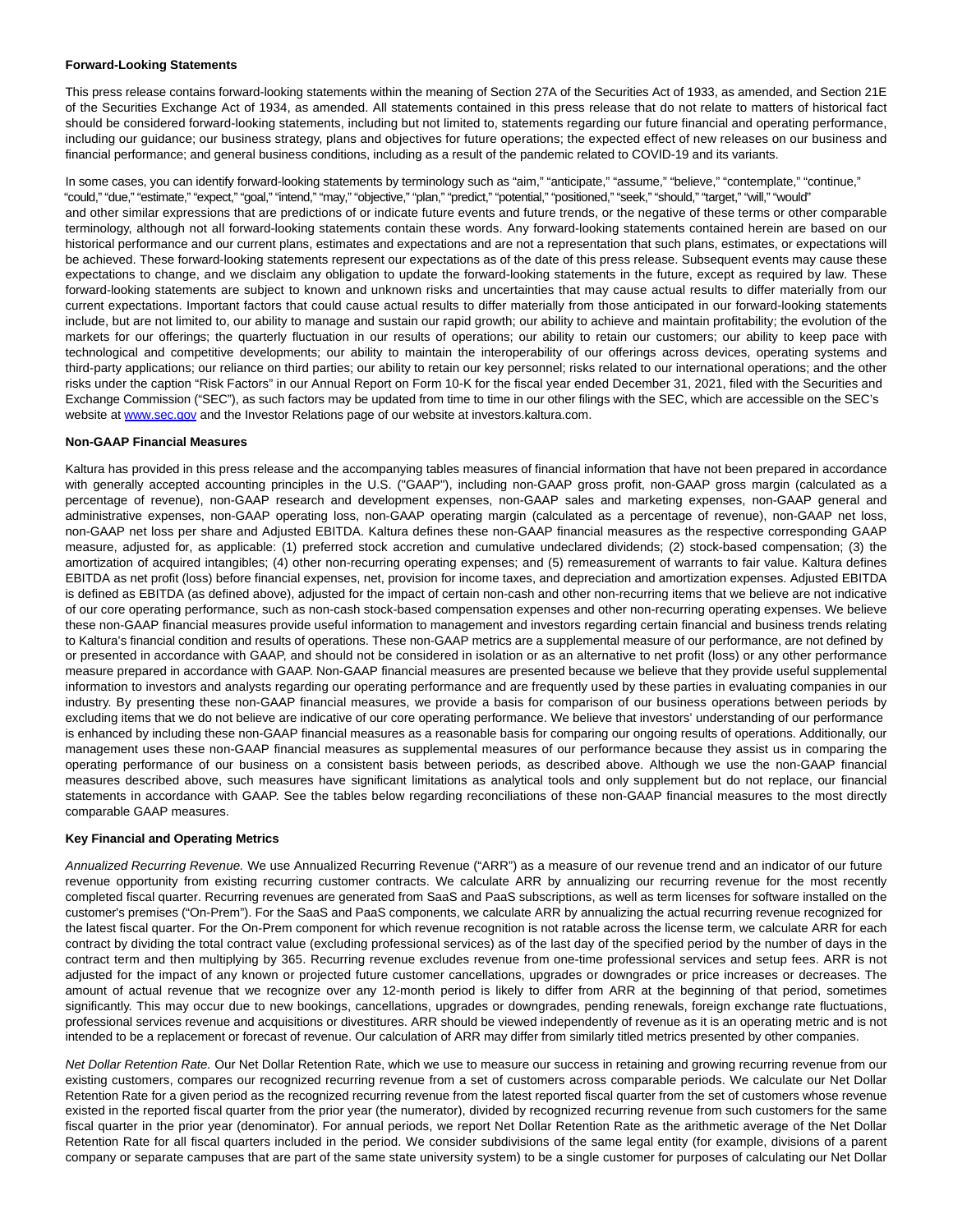Retention Rate. Our calculation of Net Dollar Retention Rate for any fiscal period includes the positive recognized recurring revenue impacts of selling new services to existing customers and the negative recognized recurring revenue impacts of contraction and attrition among this set of customers. Our Net Dollar Retention Rate may fluctuate as a result of a number of factors, including the growing level of our revenue base, the level of penetration within our customer base, expansion of products and features, and our ability to retain our customers. Our calculation of Net Dollar Retention Rate may differ from similarly titled metrics presented by other companies.

Remaining Performance Obligations. Remaining Performance Obligations represents the amount of contracted future revenue that has not yet been delivered, including both subscription and professional services revenues. Remaining Performance Obligations consists of both deferred revenue and contracted non-cancelable amounts that will be invoiced and recognized in future periods. We expect to recognize 59% of our Remaining Performance Obligations as revenue over the next 12 months, and the remainder thereafter, in each case, in accordance with our revenue recognition policy; however, we cannot guarantee that any portion of our Remaining Performance Obligations will be recognized as revenue within the timeframe we expect or at all.

#### **Consolidated Balance Sheets (U.S. dollars in thousands)**

| March 31, 2022<br>December 31, 2021<br>(Unaudited)<br><b>ASSETS</b><br><b>CURRENT ASSETS:</b><br>119,542<br>143,949<br>Cash and cash equivalents<br>17,509<br>Trade receivables<br>19,841<br>8,137<br>5,110<br>Prepaid expenses and other current assets<br>9,079<br>9,306<br>Deferred contract acquisition and fulfillment costs, current<br>175,647<br>156,826<br>Total current assets<br>LONG-TERM ASSETS:<br>11,128<br>9,503<br>Property and equipment, net<br>2,714<br>2,543<br>Other assets, noncurrent<br>21,627<br>22,621<br>Deferred contract acquisition and fulfillment costs, noncurrent<br>4,253<br>Operating lease right-of-use assets<br>Intangible assets, net<br>1,696<br>1,909<br>Goodwill<br>11,070<br>11,070<br>52,488<br>47,646<br><b>Total noncurrent assets</b><br>209,314<br>223,293<br><b>TOTAL ASSETS</b><br><b>LIABILITIES AND STOCKHOLDERS' EQUITY</b><br><b>CURRENT LIABILITIES:</b><br>2,794<br>Current portion of long-term loans<br>3,544<br>Trade payables<br>4,947<br>6,480<br>Employees and payroll accruals<br>16,789<br>18,627<br>Accrued expenses and other current liabilities<br>17,602<br>18,496<br>735<br>Operating lease liabilities<br>48,762<br>Deferred revenue, current<br>51,689<br>92,379<br>98,086<br><b>Total current liabilities</b><br>NONCURRENT LIABILITIES:<br>1,740<br>1,953<br>Deferred revenue, noncurrent<br>Long-term loans, net of current portion<br>34,349<br>35,795<br>Operating lease liabilities, noncurrent<br>3,600<br>2,325<br>Other liabilities, noncurrent<br>2,185<br>42,014<br>39,933<br><b>Total noncurrent liabilities</b><br>134,393<br>138,019<br><b>TOTAL LIABILITIES</b> | As of |  |
|----------------------------------------------------------------------------------------------------------------------------------------------------------------------------------------------------------------------------------------------------------------------------------------------------------------------------------------------------------------------------------------------------------------------------------------------------------------------------------------------------------------------------------------------------------------------------------------------------------------------------------------------------------------------------------------------------------------------------------------------------------------------------------------------------------------------------------------------------------------------------------------------------------------------------------------------------------------------------------------------------------------------------------------------------------------------------------------------------------------------------------------------------------------------------------------------------------------------------------------------------------------------------------------------------------------------------------------------------------------------------------------------------------------------------------------------------------------------------------------------------------------------------------------------------------------------------------------------------------------------------------------------------------|-------|--|
|                                                                                                                                                                                                                                                                                                                                                                                                                                                                                                                                                                                                                                                                                                                                                                                                                                                                                                                                                                                                                                                                                                                                                                                                                                                                                                                                                                                                                                                                                                                                                                                                                                                          |       |  |
|                                                                                                                                                                                                                                                                                                                                                                                                                                                                                                                                                                                                                                                                                                                                                                                                                                                                                                                                                                                                                                                                                                                                                                                                                                                                                                                                                                                                                                                                                                                                                                                                                                                          |       |  |
|                                                                                                                                                                                                                                                                                                                                                                                                                                                                                                                                                                                                                                                                                                                                                                                                                                                                                                                                                                                                                                                                                                                                                                                                                                                                                                                                                                                                                                                                                                                                                                                                                                                          |       |  |
|                                                                                                                                                                                                                                                                                                                                                                                                                                                                                                                                                                                                                                                                                                                                                                                                                                                                                                                                                                                                                                                                                                                                                                                                                                                                                                                                                                                                                                                                                                                                                                                                                                                          |       |  |
|                                                                                                                                                                                                                                                                                                                                                                                                                                                                                                                                                                                                                                                                                                                                                                                                                                                                                                                                                                                                                                                                                                                                                                                                                                                                                                                                                                                                                                                                                                                                                                                                                                                          |       |  |
|                                                                                                                                                                                                                                                                                                                                                                                                                                                                                                                                                                                                                                                                                                                                                                                                                                                                                                                                                                                                                                                                                                                                                                                                                                                                                                                                                                                                                                                                                                                                                                                                                                                          |       |  |
|                                                                                                                                                                                                                                                                                                                                                                                                                                                                                                                                                                                                                                                                                                                                                                                                                                                                                                                                                                                                                                                                                                                                                                                                                                                                                                                                                                                                                                                                                                                                                                                                                                                          |       |  |
|                                                                                                                                                                                                                                                                                                                                                                                                                                                                                                                                                                                                                                                                                                                                                                                                                                                                                                                                                                                                                                                                                                                                                                                                                                                                                                                                                                                                                                                                                                                                                                                                                                                          |       |  |
|                                                                                                                                                                                                                                                                                                                                                                                                                                                                                                                                                                                                                                                                                                                                                                                                                                                                                                                                                                                                                                                                                                                                                                                                                                                                                                                                                                                                                                                                                                                                                                                                                                                          |       |  |
|                                                                                                                                                                                                                                                                                                                                                                                                                                                                                                                                                                                                                                                                                                                                                                                                                                                                                                                                                                                                                                                                                                                                                                                                                                                                                                                                                                                                                                                                                                                                                                                                                                                          |       |  |
|                                                                                                                                                                                                                                                                                                                                                                                                                                                                                                                                                                                                                                                                                                                                                                                                                                                                                                                                                                                                                                                                                                                                                                                                                                                                                                                                                                                                                                                                                                                                                                                                                                                          |       |  |
|                                                                                                                                                                                                                                                                                                                                                                                                                                                                                                                                                                                                                                                                                                                                                                                                                                                                                                                                                                                                                                                                                                                                                                                                                                                                                                                                                                                                                                                                                                                                                                                                                                                          |       |  |
|                                                                                                                                                                                                                                                                                                                                                                                                                                                                                                                                                                                                                                                                                                                                                                                                                                                                                                                                                                                                                                                                                                                                                                                                                                                                                                                                                                                                                                                                                                                                                                                                                                                          |       |  |
|                                                                                                                                                                                                                                                                                                                                                                                                                                                                                                                                                                                                                                                                                                                                                                                                                                                                                                                                                                                                                                                                                                                                                                                                                                                                                                                                                                                                                                                                                                                                                                                                                                                          |       |  |
|                                                                                                                                                                                                                                                                                                                                                                                                                                                                                                                                                                                                                                                                                                                                                                                                                                                                                                                                                                                                                                                                                                                                                                                                                                                                                                                                                                                                                                                                                                                                                                                                                                                          |       |  |
|                                                                                                                                                                                                                                                                                                                                                                                                                                                                                                                                                                                                                                                                                                                                                                                                                                                                                                                                                                                                                                                                                                                                                                                                                                                                                                                                                                                                                                                                                                                                                                                                                                                          |       |  |
|                                                                                                                                                                                                                                                                                                                                                                                                                                                                                                                                                                                                                                                                                                                                                                                                                                                                                                                                                                                                                                                                                                                                                                                                                                                                                                                                                                                                                                                                                                                                                                                                                                                          |       |  |
|                                                                                                                                                                                                                                                                                                                                                                                                                                                                                                                                                                                                                                                                                                                                                                                                                                                                                                                                                                                                                                                                                                                                                                                                                                                                                                                                                                                                                                                                                                                                                                                                                                                          |       |  |
|                                                                                                                                                                                                                                                                                                                                                                                                                                                                                                                                                                                                                                                                                                                                                                                                                                                                                                                                                                                                                                                                                                                                                                                                                                                                                                                                                                                                                                                                                                                                                                                                                                                          |       |  |
|                                                                                                                                                                                                                                                                                                                                                                                                                                                                                                                                                                                                                                                                                                                                                                                                                                                                                                                                                                                                                                                                                                                                                                                                                                                                                                                                                                                                                                                                                                                                                                                                                                                          |       |  |
|                                                                                                                                                                                                                                                                                                                                                                                                                                                                                                                                                                                                                                                                                                                                                                                                                                                                                                                                                                                                                                                                                                                                                                                                                                                                                                                                                                                                                                                                                                                                                                                                                                                          |       |  |
|                                                                                                                                                                                                                                                                                                                                                                                                                                                                                                                                                                                                                                                                                                                                                                                                                                                                                                                                                                                                                                                                                                                                                                                                                                                                                                                                                                                                                                                                                                                                                                                                                                                          |       |  |
|                                                                                                                                                                                                                                                                                                                                                                                                                                                                                                                                                                                                                                                                                                                                                                                                                                                                                                                                                                                                                                                                                                                                                                                                                                                                                                                                                                                                                                                                                                                                                                                                                                                          |       |  |
|                                                                                                                                                                                                                                                                                                                                                                                                                                                                                                                                                                                                                                                                                                                                                                                                                                                                                                                                                                                                                                                                                                                                                                                                                                                                                                                                                                                                                                                                                                                                                                                                                                                          |       |  |
|                                                                                                                                                                                                                                                                                                                                                                                                                                                                                                                                                                                                                                                                                                                                                                                                                                                                                                                                                                                                                                                                                                                                                                                                                                                                                                                                                                                                                                                                                                                                                                                                                                                          |       |  |
|                                                                                                                                                                                                                                                                                                                                                                                                                                                                                                                                                                                                                                                                                                                                                                                                                                                                                                                                                                                                                                                                                                                                                                                                                                                                                                                                                                                                                                                                                                                                                                                                                                                          |       |  |
|                                                                                                                                                                                                                                                                                                                                                                                                                                                                                                                                                                                                                                                                                                                                                                                                                                                                                                                                                                                                                                                                                                                                                                                                                                                                                                                                                                                                                                                                                                                                                                                                                                                          |       |  |
|                                                                                                                                                                                                                                                                                                                                                                                                                                                                                                                                                                                                                                                                                                                                                                                                                                                                                                                                                                                                                                                                                                                                                                                                                                                                                                                                                                                                                                                                                                                                                                                                                                                          |       |  |
|                                                                                                                                                                                                                                                                                                                                                                                                                                                                                                                                                                                                                                                                                                                                                                                                                                                                                                                                                                                                                                                                                                                                                                                                                                                                                                                                                                                                                                                                                                                                                                                                                                                          |       |  |
|                                                                                                                                                                                                                                                                                                                                                                                                                                                                                                                                                                                                                                                                                                                                                                                                                                                                                                                                                                                                                                                                                                                                                                                                                                                                                                                                                                                                                                                                                                                                                                                                                                                          |       |  |
|                                                                                                                                                                                                                                                                                                                                                                                                                                                                                                                                                                                                                                                                                                                                                                                                                                                                                                                                                                                                                                                                                                                                                                                                                                                                                                                                                                                                                                                                                                                                                                                                                                                          |       |  |
|                                                                                                                                                                                                                                                                                                                                                                                                                                                                                                                                                                                                                                                                                                                                                                                                                                                                                                                                                                                                                                                                                                                                                                                                                                                                                                                                                                                                                                                                                                                                                                                                                                                          |       |  |
|                                                                                                                                                                                                                                                                                                                                                                                                                                                                                                                                                                                                                                                                                                                                                                                                                                                                                                                                                                                                                                                                                                                                                                                                                                                                                                                                                                                                                                                                                                                                                                                                                                                          |       |  |
|                                                                                                                                                                                                                                                                                                                                                                                                                                                                                                                                                                                                                                                                                                                                                                                                                                                                                                                                                                                                                                                                                                                                                                                                                                                                                                                                                                                                                                                                                                                                                                                                                                                          |       |  |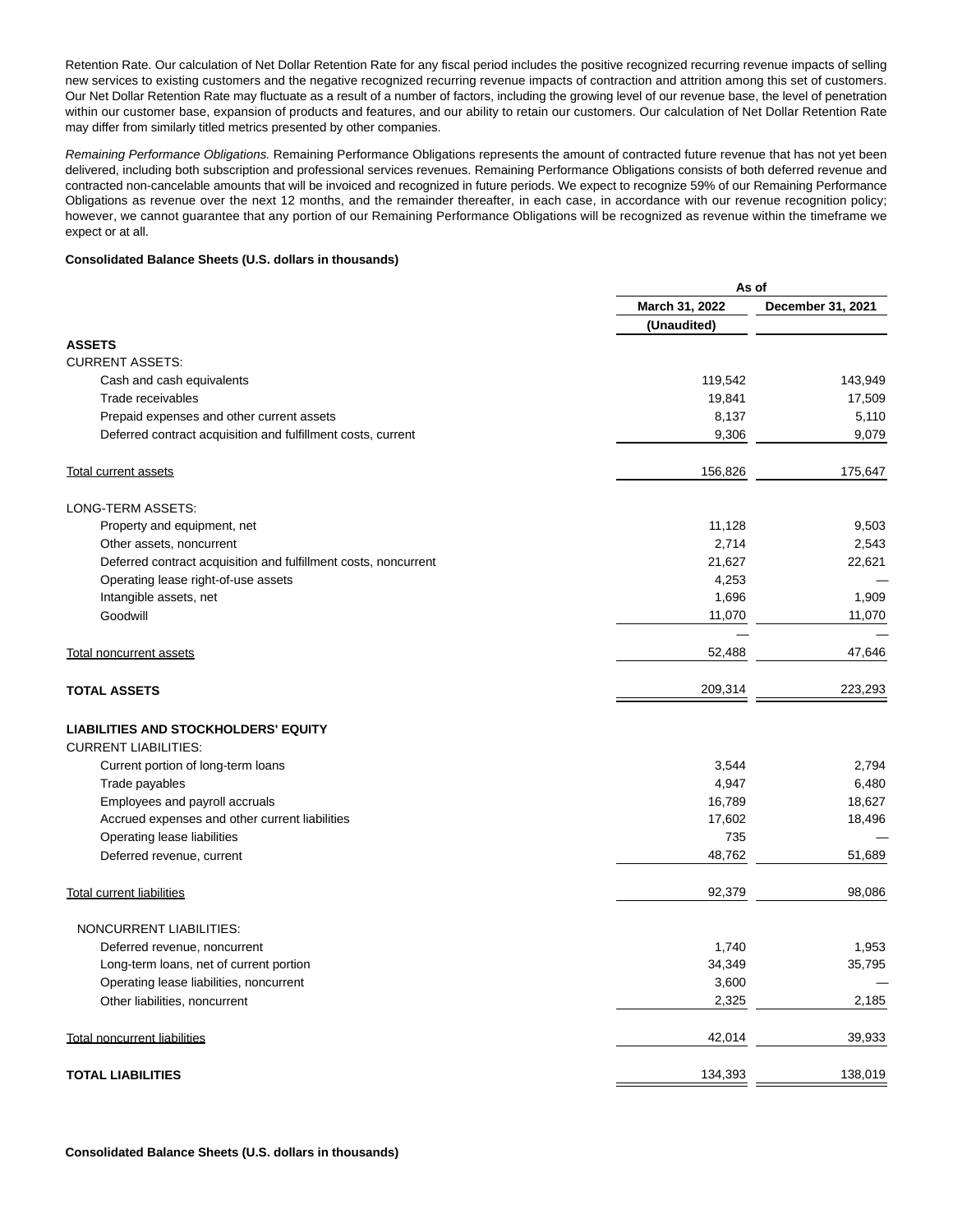|                                                   | As of          |                   |  |  |
|---------------------------------------------------|----------------|-------------------|--|--|
|                                                   | March 31, 2022 | December 31, 2021 |  |  |
|                                                   | (Unaudited)    |                   |  |  |
| STOCKHOLDERS' EQUITY:                             |                |                   |  |  |
| Common stock                                      | 13             | 13                |  |  |
| Treasury stock                                    | (4,881)        | (4,881)           |  |  |
| Additional paid-in capital                        | 418,826        | 412,776           |  |  |
| Accumulated other comprehensive income            | 523            |                   |  |  |
| Accumulated deficit                               | (339, 560)     | (322, 634)        |  |  |
| Total stockholders' equity                        | 74,921         | 85,274            |  |  |
| <b>TOTAL LIABILITIES AND STOCKHOLDERS' EQUITY</b> | 209,314        | 223,293<br>\$     |  |  |

# **Consolidated Statements of Operations (U.S. dollars in thousands, except for share data)**

|                                                               | Three months ended<br>March 31, |              |  |
|---------------------------------------------------------------|---------------------------------|--------------|--|
|                                                               | 2022                            | 2021         |  |
|                                                               |                                 | (Unaudited)  |  |
| Revenue:                                                      |                                 |              |  |
| Subscription                                                  | \$<br>37,017 \$                 | 32,342       |  |
| Professional services                                         | 4,698                           | 5,371        |  |
| <b>Total revenue</b>                                          | 41,715                          | 37,713       |  |
| Cost of revenue:                                              |                                 |              |  |
| Subscription                                                  | 9,650                           | 9,876        |  |
| Professional services                                         | 5,796                           | 5,706        |  |
| Total cost of revenue                                         | 15,446                          | 15,582       |  |
| Gross profit                                                  | 26,269                          | 22,131       |  |
| Operating expenses:                                           |                                 |              |  |
| Research and development                                      | 14,873                          | 10,899       |  |
| Sales and marketing                                           | 14,616                          | 10,162       |  |
| General and administrative                                    | 11,438                          | 7,947        |  |
| Other operating expenses                                      |                                 | 1,724        |  |
| <b>Total operating expenses</b>                               | 40,927                          | 30,732       |  |
| Operating loss                                                | 14,658                          | 8,601        |  |
| Financial expenses, net                                       | 182                             | 5,149        |  |
| Loss before provision for income taxes                        | 14,840                          | 13,750       |  |
| Provision for income taxes                                    | 2,086                           | 1,806        |  |
| Net loss                                                      | 16,926                          | 15,556       |  |
| Preferred stock accretion and cumulative undeclared dividends |                                 | 3,260        |  |
| Net loss attributable to common stockholders                  | \$<br>16,926                    | \$<br>18,816 |  |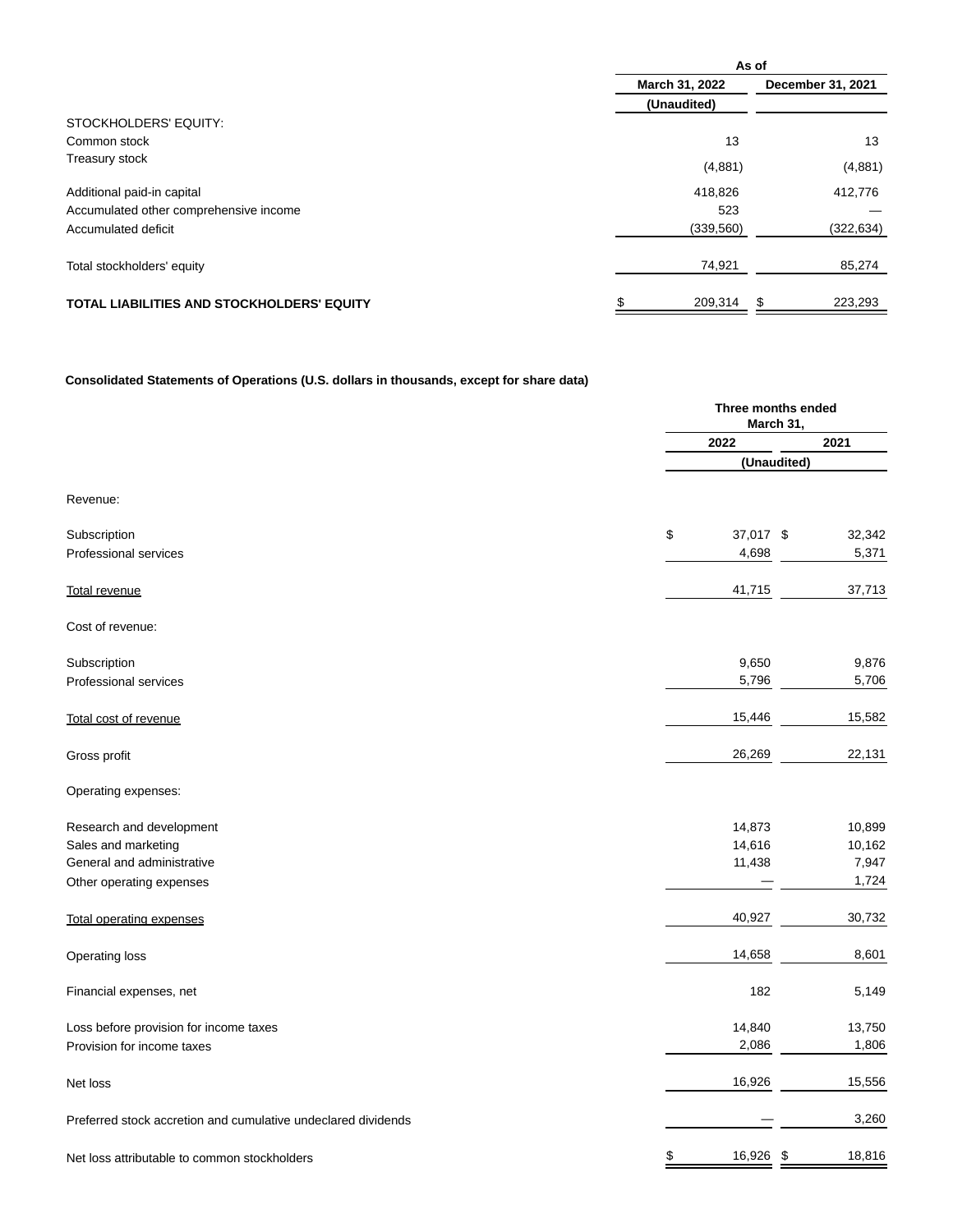| Net loss per share attributable to common stockholders, basic and diluted                                | 0.13        |            |
|----------------------------------------------------------------------------------------------------------|-------------|------------|
|                                                                                                          |             |            |
| Weighted average number of shares used in computing basic and diluted net loss per share attributable to |             |            |
| common stockholders                                                                                      | 127.832.785 | 25.662.581 |

## **Consolidated Statements of Operations (U.S. dollars in thousands, except for share data)**

Stock-based compensation included in above line items:

|                            |    | Three months ended March 31, |       |  |  |
|----------------------------|----|------------------------------|-------|--|--|
|                            |    | 2022                         | 2021  |  |  |
|                            |    |                              |       |  |  |
| Cost of revenue            | \$ | 412 \$                       | 281   |  |  |
| Research and development   |    | 1,028                        | 933   |  |  |
| Sales and marketing        |    | 926                          | 740   |  |  |
| General and administrative |    | 3,318                        | 3,006 |  |  |
| Total                      |    | $5,684$ \$                   | 4,960 |  |  |

## **Revenue by Segment (U.S. dollars in thousands):**

|                                      |    | Three months ended March 31, |  |        |  |
|--------------------------------------|----|------------------------------|--|--------|--|
|                                      |    | 2021<br>2022<br>(Unaudited)  |  |        |  |
|                                      |    |                              |  |        |  |
| Enterprise, Education and Technology | \$ | 29,727 \$                    |  | 27,318 |  |
| Media and Telecom                    |    | 11,988                       |  | 10,395 |  |
| Total                                |    | 41,715 \$                    |  | 37.713 |  |

### **Gross Profit by Segment (U.S. dollars in thousands):**

|                                      | Three months ended March 31, |      |        |  |
|--------------------------------------|------------------------------|------|--------|--|
|                                      | 2022                         | 2021 |        |  |
|                                      | (Unaudited)                  |      |        |  |
| Enterprise, Education and Technology | \$<br>20,766 \$              |      | 18,748 |  |
| Media and Telecom                    | 5,503                        |      | 3,383  |  |
| Total                                | 26,269                       | ъ    | 22,131 |  |

## **Consolidated Statement of Cash Flows (U.S. dollars in thousands)**

|                                                                             | Three months ended March 31, |          |             |           |
|-----------------------------------------------------------------------------|------------------------------|----------|-------------|-----------|
|                                                                             | 2022                         |          |             | 2021      |
|                                                                             |                              |          | (Unaudited) |           |
| Cash flows from operating activities:                                       |                              |          |             |           |
| Net loss                                                                    | \$                           | (16,926) |             | (15, 556) |
| Adjustments to reconcile net loss to net cash used in operating activities: |                              |          |             |           |
| Depreciation and amortization                                               |                              | 615      |             | 597       |
| Stock-based compensation expenses                                           |                              | 5.684    |             | 4.960     |
| Amortization of deferred contract acquisition and fulfillment costs         |                              | 2,443    |             | 1,486     |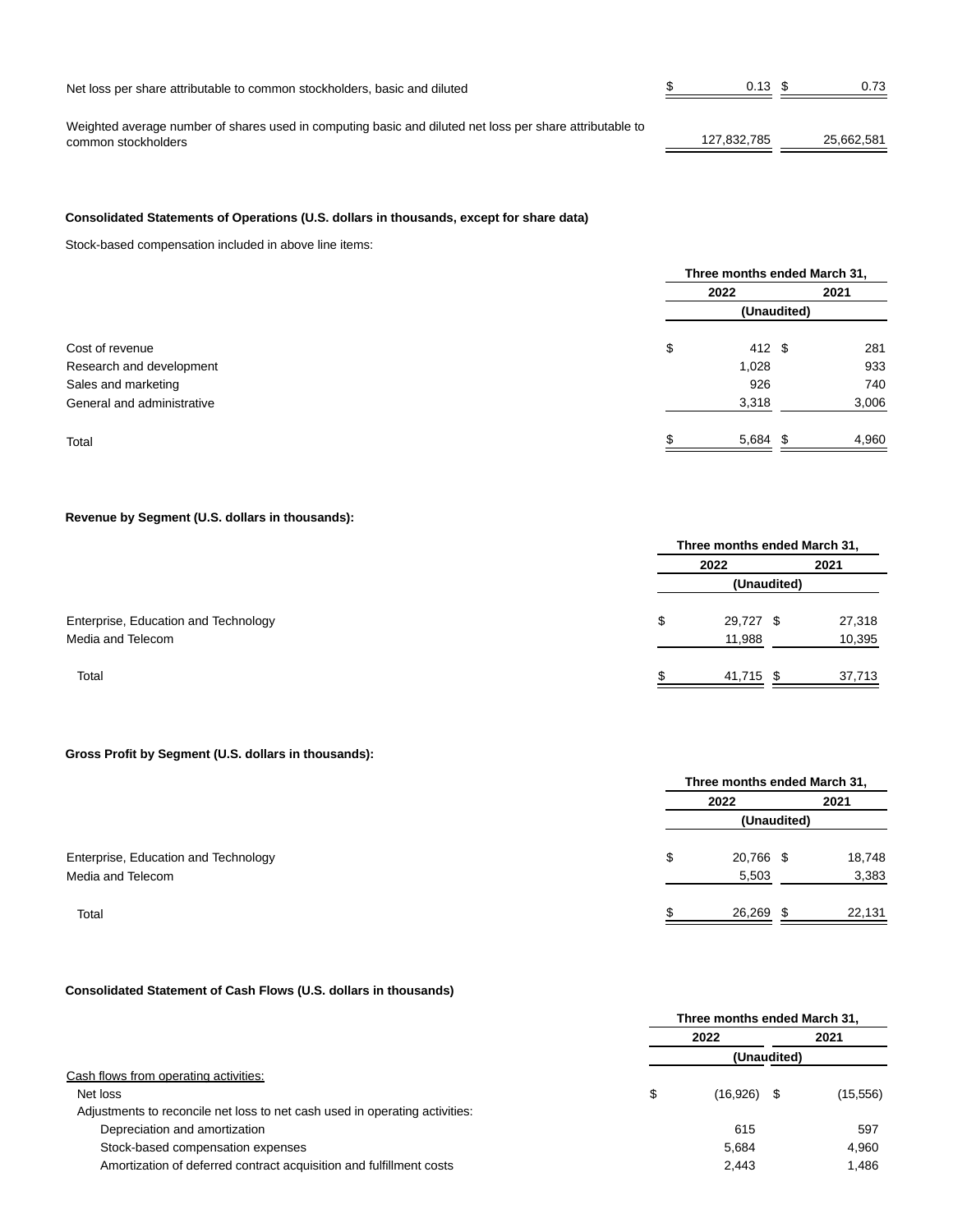| Change in valuation of warrants to purchase preferred and common stock             |                 | 4,151         |
|------------------------------------------------------------------------------------|-----------------|---------------|
| Non-cash interest expenses                                                         | 39              | 162           |
| Non-cash expenses with respect to stockholders' loans                              |                 | 882           |
| Changes in operating assets and liabilities:                                       |                 |               |
| Increase in trade receivables                                                      | (2, 332)        | (6,671)       |
| Increase in prepaid expenses and other current assets and other assets, noncurrent | (594)           | (1,881)       |
| Increase in deferred contract acquisition and fulfillment costs                    | (1,653)         | (4, 107)      |
| Increase (decrease) in trade payables                                              | (1, 498)        | 721           |
| Increase (decrease) in accrued expenses and other current liabilities              | (430)           | 2,434         |
| Increase (decrease) in employees and payroll accruals                              | (1,838)         | 1,185         |
| Decrease in other liabilities, noncurrent                                          | (42)            | (352)         |
| Increase (decrease) in deferred revenue                                            | (3, 140)        | 5,425         |
| Operating lease right-of-use assets and lease liabilities, net                     | 82              |               |
| Net cash used in operating activities                                              | (19,590)        | (6, 564)      |
| Cash flows from investing activities:                                              |                 |               |
| Investment in short-term bank deposit                                              | (1,850)         |               |
| Purchases of property and equipment                                                | (445)           | (517)         |
| Capitalized internal-use software                                                  | (1,767)         | (740)         |
| Net cash used in investing activities                                              | (4,062)         | (1,257)       |
| Cash flows from financing activities:                                              |                 |               |
| Proceeds from long-term loans, net of debt issuance cost                           |                 | 29,438        |
| Repayment of long-term loans                                                       | (750)           | (28, 333)     |
| Principal payments on finance leases                                               | (128)           | (497)         |
| Proceeds from exercise of stock options                                            | 244             | 212           |
| Payment of debt issuance costs                                                     | (125)           |               |
| Payment of deferred offering costs                                                 |                 | (1,937)       |
| Net cash used in financing activities                                              | (759)           | (1, 117)      |
| Net decrease in cash, cash equivalents and restricted cash                         | \$<br>(24, 411) | \$<br>(8,938) |
| Cash, cash equivalents and restricted cash at the beginning of the period          | 144,371         | 28,355        |
| Cash, cash equivalents and restricted cash at the end of the period                | \$<br>119,960   | \$<br>19,417  |

# **Reconciliation from GAAP to Non-GAAP Results (U.S. dollars in thousands)**

|                                                 | Three months ended March 31. |        |     |        |
|-------------------------------------------------|------------------------------|--------|-----|--------|
|                                                 |                              | 2022   |     |        |
| Reconciliation of gross profit and gross margin |                              |        |     |        |
| <b>GAAP gross profit</b>                        | \$                           | 26,269 | \$  | 22,131 |
| Stock-based compensation expense                |                              | 412    |     | 281    |
| Amortization of acquired intangibles            |                              | 104    |     | 194    |
| Non-GAAP gross profit                           |                              | 26,785 | \$. | 22,606 |
| <b>GAAP gross margin</b>                        |                              | 63%    |     | 59%    |
| Non-GAAP gross margin                           |                              | 64%    |     | 60%    |
| Reconciliation of operating expenses            |                              |        |     |        |
| <b>GAAP research and development expenses</b>   | \$                           | 14.873 | \$  | 10,899 |
| Stock-based compensation expense                |                              | 1,028  |     | 933    |
| Amortization of acquired intangibles            |                              |        |     |        |
| Non-GAAP research and development expenses      |                              | 13,845 | \$  | 9,966  |
| <b>GAAP sales and marketing</b>                 | \$                           | 14,616 | \$  | 10,162 |
| Stock-based compensation expense                |                              | 926    |     | 740    |
| Amortization of acquired intangibles            |                              | 109    |     | 102    |
| Non-GAAP sales and marketing expenses           |                              | 13,581 |     | 9,320  |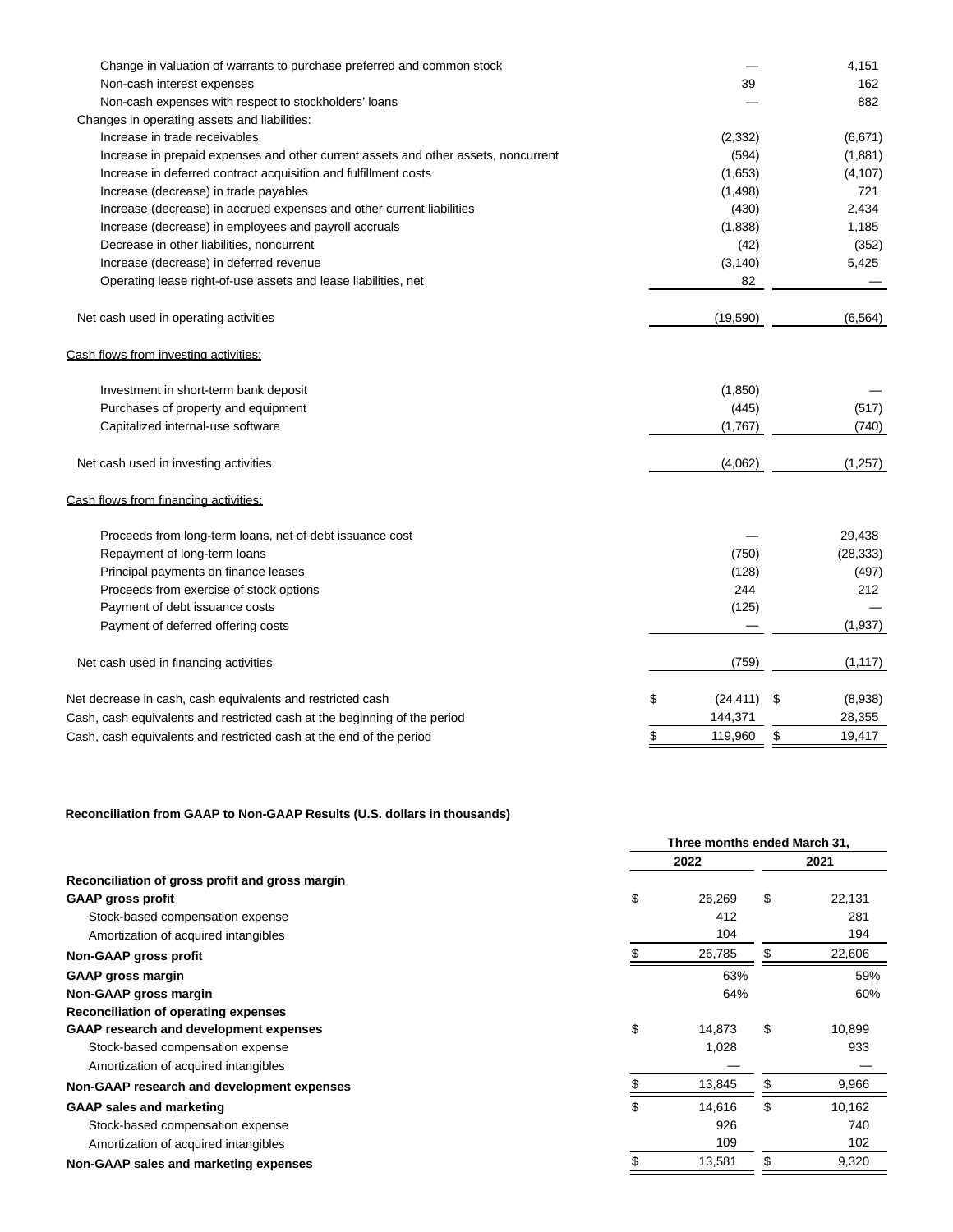| <b>GAAP general and administrative expenses</b>                                                                             | \$<br>11,438    | \$<br>7,947   |
|-----------------------------------------------------------------------------------------------------------------------------|-----------------|---------------|
| Stock-based compensation expense                                                                                            | 3,318           | 3,006         |
| Amortization of acquired intangibles                                                                                        |                 |               |
| Non-GAAP general and administrative expenses                                                                                | \$<br>8,120     | \$<br>4,941   |
| Reconciliation of operating income (loss) and operating margin                                                              |                 |               |
| <b>GAAP operating loss</b>                                                                                                  | \$<br>(14, 658) | \$<br>(8,601) |
| Stock-based compensation expense                                                                                            | 5,684           | 4,960         |
| Amortization of acquired intangibles                                                                                        | 213             | 296           |
| Other operating expenses <sup>1</sup>                                                                                       |                 | 1,724         |
| <b>Non-GAAP operating loss</b>                                                                                              | (8,761)         | \$<br>(1,621) |
| <b>GAAP</b> operating margin                                                                                                | (35)%           | (23)%         |
| Non-GAAP operating margin                                                                                                   | (21)%           | (4)%          |
| <b>Reconciliation of net loss</b>                                                                                           |                 |               |
| GAAP net loss attributable to common stockholders                                                                           | \$<br>16,926    | \$<br>18,816  |
| Preferred stock accretion and cumulative undeclared dividends                                                               |                 | 3,260         |
| Stock-based compensation expense                                                                                            | 5,684           | 4,960         |
| Amortization of acquired intangibles                                                                                        | 213             | 296           |
| Other operating expenses <sup>1</sup>                                                                                       |                 | 1,724         |
| Remeasurement of warrants to fair value                                                                                     |                 | 4,151         |
| Non-GAAP net loss attributable to common stockholders                                                                       | 11,029          | \$<br>4,425   |
| Non-GAAP net loss per share - basic and diluted                                                                             | 0.09            | \$<br>0.04    |
| Shares used in non-GAAP per share calculations:                                                                             |                 |               |
| GAAP weighted-average shares used to compute net income per share - basic and diluted                                       | 127,832,785     | 25,662,581    |
| Additional shares giving effect to conversion of convertible and redeemable convertible preferred                           |                 |               |
| shares at the beginning of the period <sup>2</sup>                                                                          |                 | 76,219,725    |
| Weighted average number of ordinary shares outstanding used in computing basic and<br>diluted net loss per share (non-GAAP) | 127,832,785     | 101,882,306   |
|                                                                                                                             |                 |               |

<sup>1</sup> Other operating expenses in the three months ended March 31, 2021 consisted of expenses related to the forgiveness of loans to certain of our directors and executive officers in connection with the public filing of the registration statement for our initial public offering.

<sup>2</sup> Assumes shares of common stock outstanding after accounting for the automatic conversion of the convertible and redeemable convertible preferred stock then outstanding into shares of common stock at the beginning of the fiscal year.

#### **Adjusted EBITDA (U.S. dollars in thousands)**

|                                           | Three months ended March 31, |                   |  |
|-------------------------------------------|------------------------------|-------------------|--|
|                                           | 2022                         | 2021              |  |
| \$<br>Net loss                            | (16,926)                     | (15, 556)<br>- \$ |  |
| Financial expenses, net (a)               | 182                          | 5,149             |  |
| Provision for income taxes                | 2,086                        | 1,806             |  |
| Depreciation and amortization             | 615                          | 597               |  |
| <b>EBITDA</b>                             | (14, 043)                    | (8,004)           |  |
| Non-cash stock-based compensation expense | 5,684                        | 4,960             |  |
| Other operating expenses (b)              |                              | 1,724             |  |
| <b>Adjusted EBITDA</b>                    | (8,359)                      | (1,320)           |  |

(a) The three months ended March 31, 2022 and 2021, include \$0 and \$4,151, respectively, of remeasurement of warrants to fair value, and \$498 and \$850, respectively, of interest expenses.

(b) Other operating expenses in the three months ended March 31, 2021 consisted of expenses related to the forgiveness of loans to certain of our directors and executive officers in connection with the public filing of the registration statement for our initial public offering.